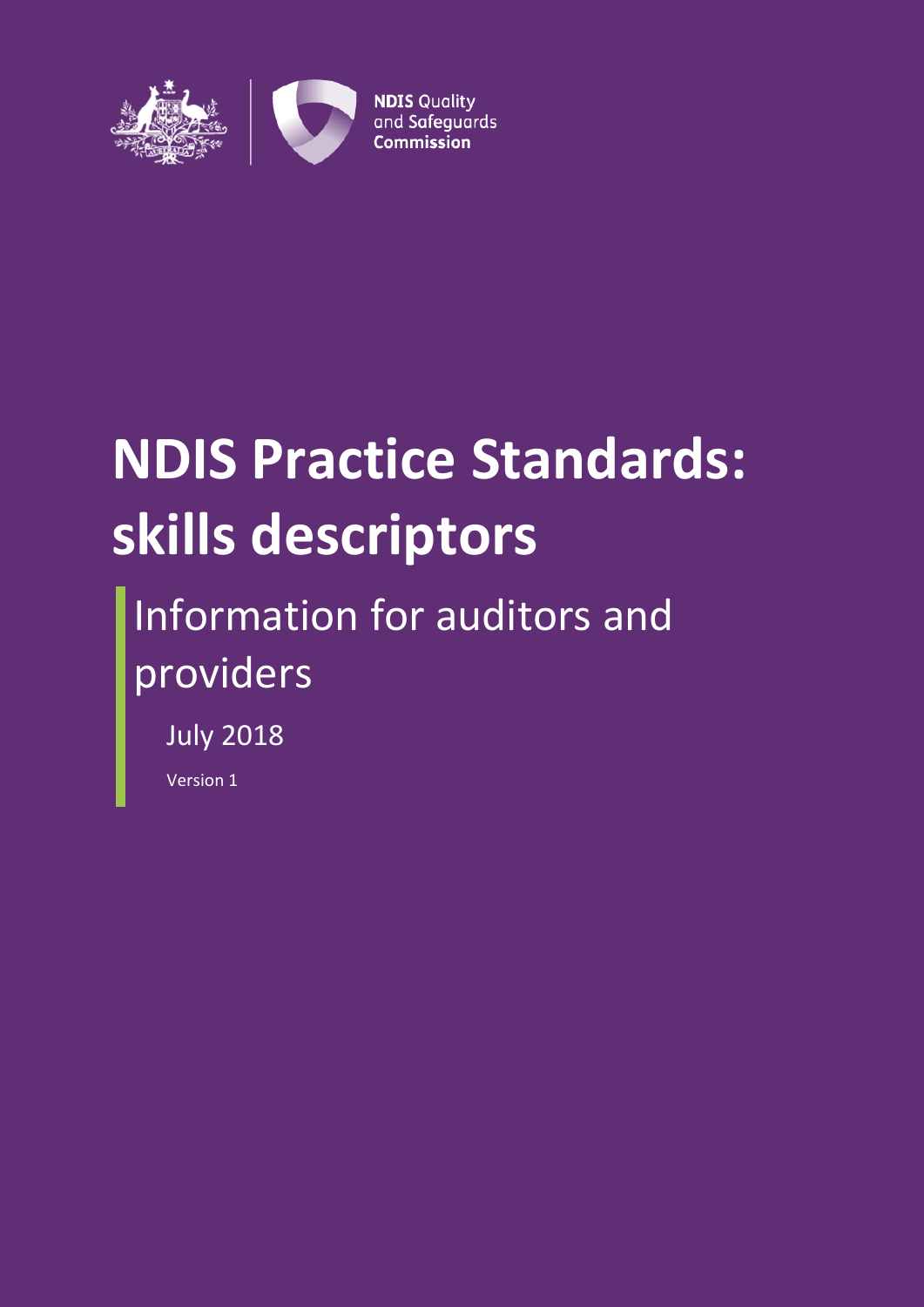# **Contents**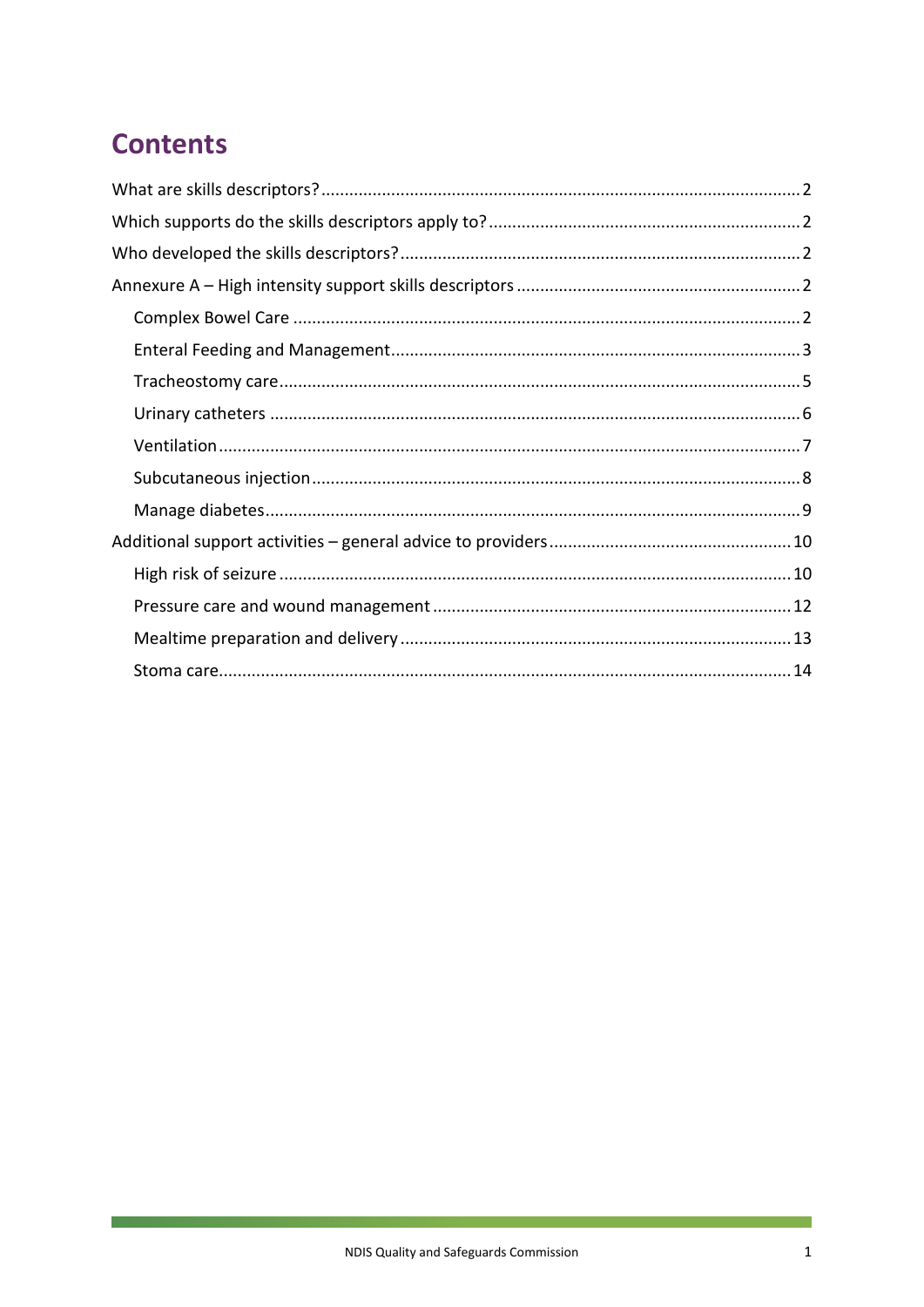#### <span id="page-2-0"></span>**What are skills descriptors?**

The high intensity support skills descriptors (the skills descriptors) set out the skills and knowledge that NDIS providers should have access to when delivering complex supports, safely, to NDIS participants.

These complex supports represent some of highest risks for participants, workers and others, and are areas where NDIS providers must take particular care to source the relevant skills and knowledge to deliver high quality and safe supports.

Auditors and NDIS providers will use this document to determine whether the skills and capabilities used in the delivery of the related NDIS supports and services provide a safe environment for NDIS Participants.

### <span id="page-2-1"></span>**Which supports do the skills descriptors apply to?**

The *[National Disability Insurance Scheme \(Quality Indicators\) Guidelines 2018](https://www.legislation.gov.au/Details/F2018N00041)* detail the indicators that providers are required to meet to comply with the NDIS Practice Standards. Some of these indicators set minimum competency requirements for supports workers. The module of the Quality Indicators that the skills descriptors apply to is:

• Module 1: High Intensity Daily Personal Activities

The skills descriptors for Module 1 are outlined in Annexure A. There are also some skills that apply to other support activities. These skills descriptors are also set out in Annexure A. They may form a co-requisite with the high intensity support descriptors above, depending on the person's support needs.

#### <span id="page-2-2"></span>**Who developed the skills descriptors?**

The skills descriptors were developed by the Department of Social Services in consultation with experts from the disability and health sectors to cover the breadth of high intensity support activities. Advisory panels on specific health-related support activities were convened. The NDIS Commission will review and refine these skill descriptors over time.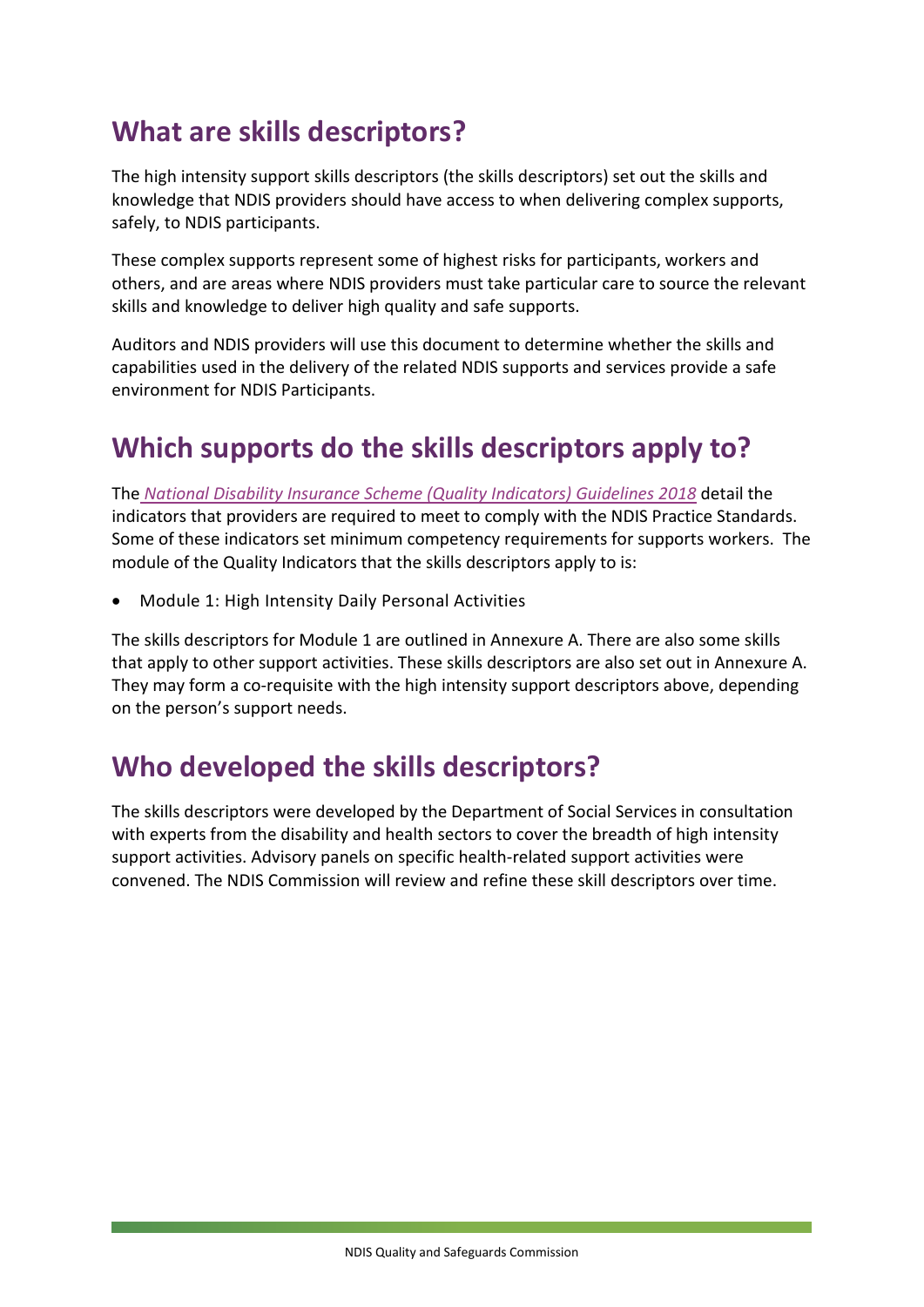## <span id="page-3-2"></span>**High intensity support skills descriptors**

#### **Complex Bowel Care**

<span id="page-3-0"></span>

| High intensity support activity $-$<br><b>Complex Bowel Care</b>                                                                                                                                                                                                                                                                                                                 | <b>Description</b>                                                                                                                                                                                                                                                                                                                                                                                                                                                                                                                                                                                                                                                                                                                                                                                                                                                                      |
|----------------------------------------------------------------------------------------------------------------------------------------------------------------------------------------------------------------------------------------------------------------------------------------------------------------------------------------------------------------------------------|-----------------------------------------------------------------------------------------------------------------------------------------------------------------------------------------------------------------------------------------------------------------------------------------------------------------------------------------------------------------------------------------------------------------------------------------------------------------------------------------------------------------------------------------------------------------------------------------------------------------------------------------------------------------------------------------------------------------------------------------------------------------------------------------------------------------------------------------------------------------------------------------|
| Bowel care is a routine part of<br>personal support. It requires a<br>specialist level of support where the<br>participant is at risk of severe<br>constipation or faecal incontinence,<br>for example, CP GMFCS <sup>1</sup> levels 3,4,5;<br>spinal injuries; some ABI and where<br>the bowel care plan involves non-<br>routine treatment such as use of<br>non-routine PRNs. | Context: A bowel care plan has been developed and is overseen by a health practitioner. Minimum plan<br>requirements include information on normal stool appearance for the individual; how to identify<br>symptoms that require action, timing of intervention (how long before action is taken) and the action<br>required.<br>Providers will support their workers and others involved in providing supports to: Follow personal<br>hygiene and infection control procedures; recognise the intensely personal nature of this type of support<br>and make sure of the participant's consent for the approach; observe and record change bowel habits;<br>administer laxatives, enemas or suppositories according to procedure and identify when to seek health<br>practitioner advice. High intensity support work includes administration of non-routine medication as<br>required. |
|                                                                                                                                                                                                                                                                                                                                                                                  | Providers will deploy staff with knowledge of: basic anatomy of the digestive system, importance of<br>regular bowel care and understanding of stool characteristics indicating healthy bowel functioning and<br>related signs and symptoms, basic understanding of related conditions including autonomic dysreflexia;<br>symptoms/indications of need for intervention and when to refer to health practitioner e.g. overflow,<br>impaction, perforation; infection, understanding of intervention options and techniques including                                                                                                                                                                                                                                                                                                                                                   |

<span id="page-3-1"></span> $\overline{a}$ 

<sup>1</sup> Cerebral Palsy (CP) Gross Motor Function Classification System (GMFCS)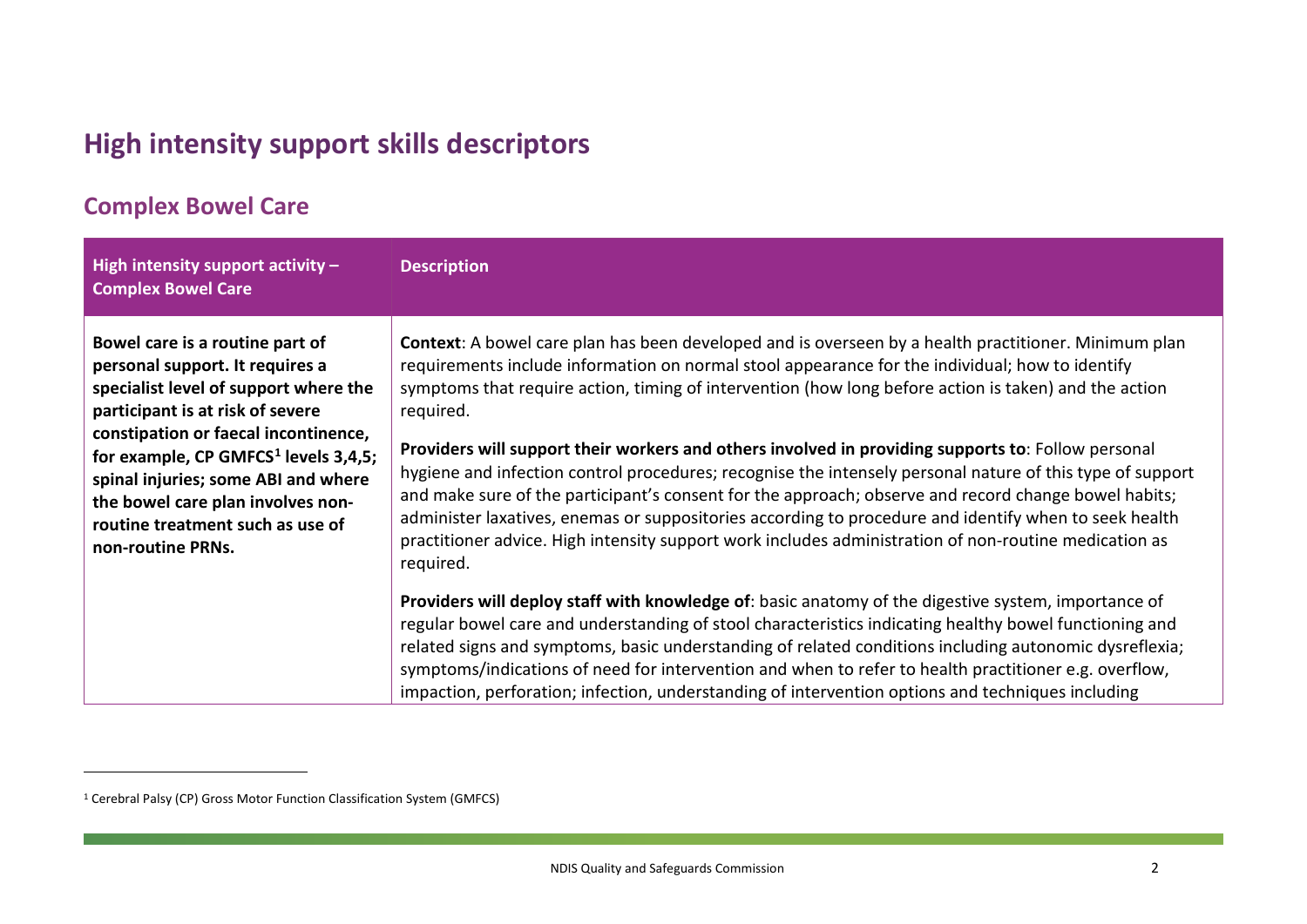| <b>High intensity support activity <math>-</math></b><br><b>Complex Bowel Care</b> | <b>Description</b>                                                                                                                                        |
|------------------------------------------------------------------------------------|-----------------------------------------------------------------------------------------------------------------------------------------------------------|
|                                                                                    | administering enemas and suppositories, digital stimulation, massage etc. and related guidelines and<br>procedures, nutrition and hydration requirements. |

#### **Enteral Feeding and Management**

<span id="page-4-0"></span>

| High intensity support activity $-$<br><b>Enteral Feeding and Management</b>                                                                                                                                                                                         | <b>Description</b>                                                                                                                                                                                                                                                                                                                                                                                                                                                                                                                                                                                                                                                                                                                                                                   |
|----------------------------------------------------------------------------------------------------------------------------------------------------------------------------------------------------------------------------------------------------------------------|--------------------------------------------------------------------------------------------------------------------------------------------------------------------------------------------------------------------------------------------------------------------------------------------------------------------------------------------------------------------------------------------------------------------------------------------------------------------------------------------------------------------------------------------------------------------------------------------------------------------------------------------------------------------------------------------------------------------------------------------------------------------------------------|
| Supporting a person who is reliant on<br>Percutaneous endoscopic<br>gastrostomy (PEG) feeding can be<br>part of a general support worker<br>role. A person reliant on NG feeding<br>typically has more complex health<br>issues requiring high intensity<br>support. | <b>Context:</b> A mealtime preparation and delivery plan has been developed and is overseen by a health<br>practitioner (may include more than one health practitioner e.g. dietician, speech therapist, occupational<br>therapist).<br>Providers will support their workers and others involved in providing supports to: Follow personal<br>hygiene and infection control procedures; confirm need and consent for enteral feeding, introduce food via<br>tube according to plan; monitor rate and flow of feeding and take appropriate action to adjust if required;<br>keep stoma area clean and monitor and report signs of infection; check that the tube is correctly<br>positioned, monitor equipment operation; follow procedures to respond to malfunction e.g. blockages, |
| The need for high intensity support is<br>also indicated when other factors are<br>present. For example, where<br>behaviour means a person<br>frequently dislodges the feed tube;<br>the person is at high risk of choking                                           | follow procedures to document a request to review mealtime plan where required; liaise with health<br>practitioners to explain/demonstrate requirements (e.g. hospital staff), recognise and respond to<br>symptoms that could require health intervention e.g. reflux, unexpected weight gain or loss, dehydration,<br>allergic reaction, poor chest health.                                                                                                                                                                                                                                                                                                                                                                                                                        |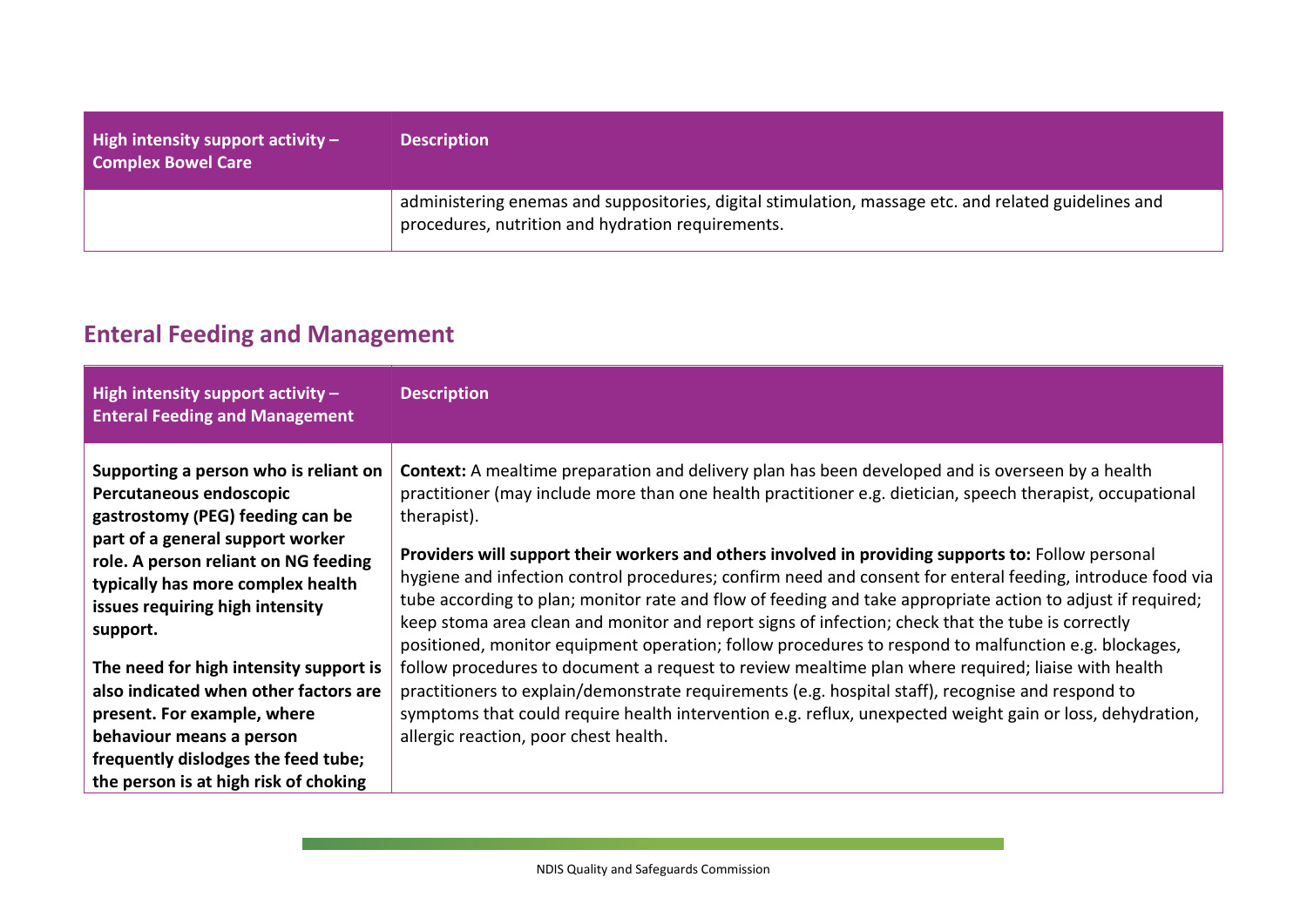#### **High intensity support activity – Enteral Feeding and Management**

#### **Description**

**and aspiration - this can include people with severe epilepsy, severe dysphagia, complex physical disability; people who are unable to feed themselves; people with complex communication.** 

**The length of time allocated to mealtime assistance can provide an indication of the intensity of support required.** 

**This activity overlaps with mealtime assistance.**

Replacement of Nasogastric (NG) tubes is high risk and should be done by a health practitioner. In some cases, support workers may respond when PEG tubes become dislodged. This is only appropriate when the balloon device tube is in position and stable (after the initial tube has been replaced by balloon device), and there is active oversight by a health practitioner.

Providers will ensure that all workers deployed to support enteral feeding has knowledge of: basic anatomy of the digestive system; equipment components, function, cleaning and maintenance procedures; stoma care requirements and procedures; awareness of risks associated with departing from plan and ability to explain these risks to others including carers.

**Providers will ensure that all workers deployed to provide high intensity support has knowledge of :** the impact of associated health conditions and complications that interact with enteral feeding e.g. related cardiac or respiratory disorders; very complex physical disability; severe epilepsy; symptoms that indicate the need for intervention e.g. poor chest health, dehydration, reflux; factors that may require immediate adjustment e.g. rate, flow and quantity of food. When working with people who have very complex physical disability, workers also need training in positioning and turning to maintain airway safety and avoid choking risk and in pressure care.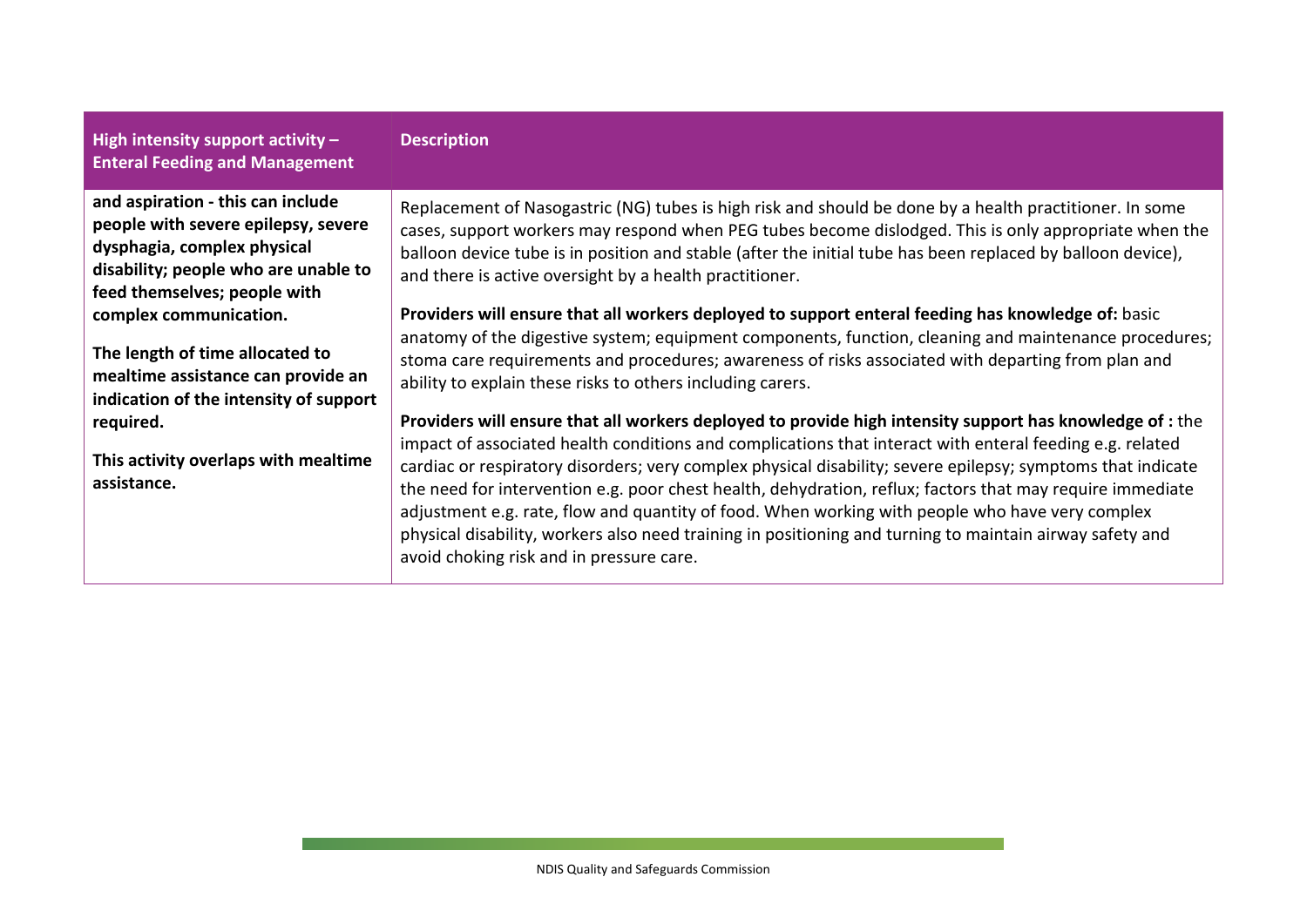#### **Tracheostomy care**

<span id="page-6-0"></span>

| High intensity support activity $-$<br><b>Tracheostomy care</b>                                                                                                                                                                                                                                                                                                                                                                                                                           | <b>Description</b>                                                                                                                                                                                                                                                                                                                                                                                                                                                                                                                                                                                                                                                                                                                                                                                                                                                                                                                                                                                                                                                                                                                                                                                                                                                                                     |
|-------------------------------------------------------------------------------------------------------------------------------------------------------------------------------------------------------------------------------------------------------------------------------------------------------------------------------------------------------------------------------------------------------------------------------------------------------------------------------------------|--------------------------------------------------------------------------------------------------------------------------------------------------------------------------------------------------------------------------------------------------------------------------------------------------------------------------------------------------------------------------------------------------------------------------------------------------------------------------------------------------------------------------------------------------------------------------------------------------------------------------------------------------------------------------------------------------------------------------------------------------------------------------------------------------------------------------------------------------------------------------------------------------------------------------------------------------------------------------------------------------------------------------------------------------------------------------------------------------------------------------------------------------------------------------------------------------------------------------------------------------------------------------------------------------------|
| When providing support to a person<br>who is also reliant on ventilation, the<br>worker also needs to be competent<br>in the support descriptor: support a<br>person dependent on ventilation.<br>Replacing tracheostomy dressing/ties<br>requires 2 workers to be present due<br>to risk of accidental decannulation.<br>Workers providing this support also<br>need basic first aid skills and<br>knowledge required to administer<br>CPR and place a person in a recovery<br>position. | <b>Context:</b> A care plan has been developed and is overseen by a health practitioner.<br>Providers will support their workers and others involved in providing supports to: Follow personal<br>hygiene and infection control procedures; monitor skin condition and keep stoma area clean; follow<br>procedures (in plan) to perform routine suctioning to maintain clear airways; monitor report abnormal<br>secretions; clean and maintain suctioning equipment; support routine tube tie changes (as outlined in plan<br>and in support of an appropriate health practitioner); maintain charts/records; recognise and respond to<br>signs that airways are obstructed; implement emergency procedures deteriorating health or infection.<br>Providers will deploy staff with knowledge of: Basic anatomical knowledge of the eliminatory system; skin<br>and stoma care; equipment types, components and functions, this includes speaking valves; common risks<br>and indicators of malfunction; indications of need for suctioning; monitoring and recording requirements;<br>common complications and action required e.g. when to inflate and deflate cuffs, and understanding when<br>to involve a health practitioner; signs of infection, both in respiratory system and the stoma site. |
|                                                                                                                                                                                                                                                                                                                                                                                                                                                                                           |                                                                                                                                                                                                                                                                                                                                                                                                                                                                                                                                                                                                                                                                                                                                                                                                                                                                                                                                                                                                                                                                                                                                                                                                                                                                                                        |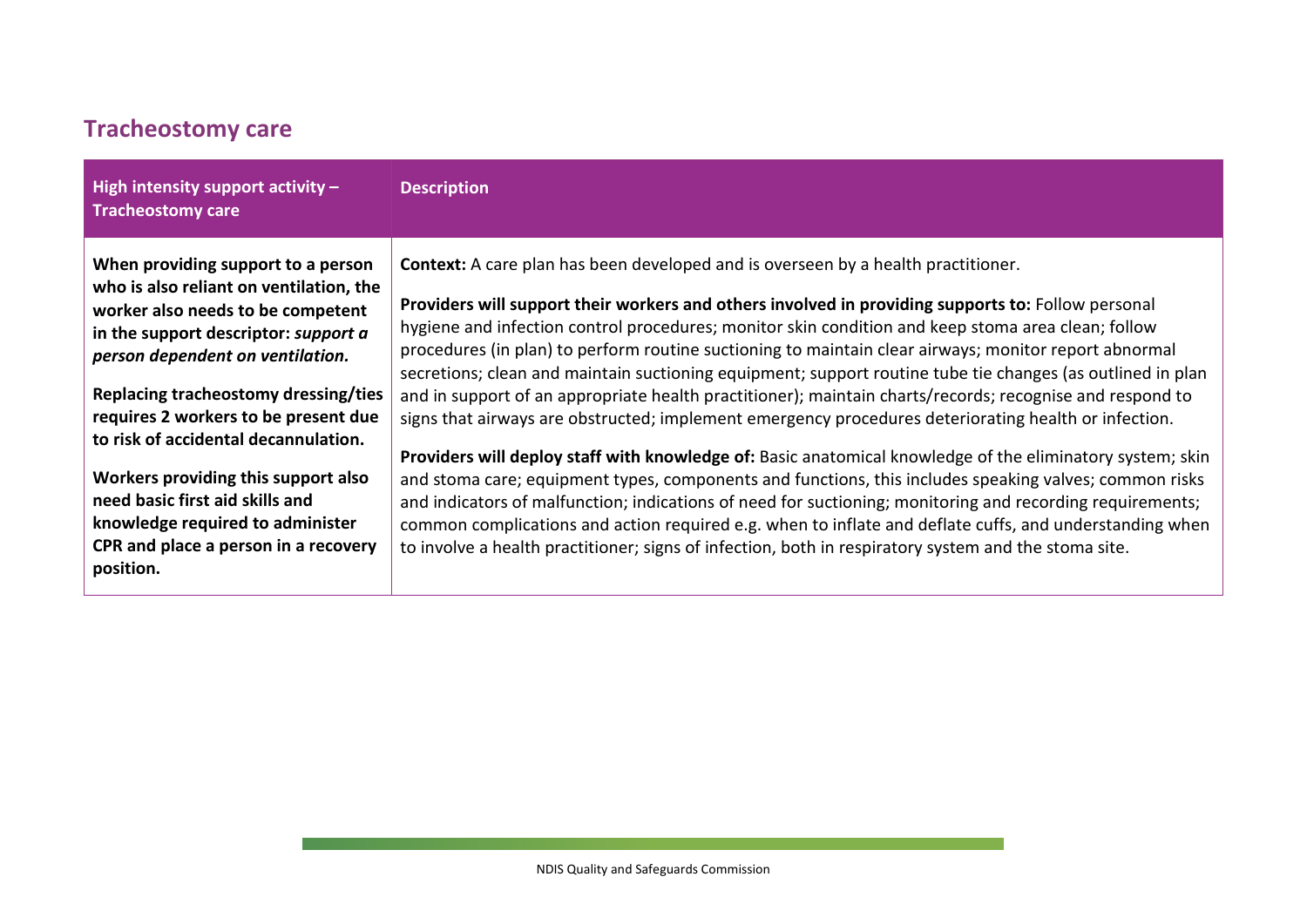#### **Urinary catheters**

<span id="page-7-0"></span>

| High intensity support activity $-$<br>urinary catheters                                                                                                                                                                             | <b>Description</b>                                                                                                                                                                                                                                                                                                                                                                                                                                                    |
|--------------------------------------------------------------------------------------------------------------------------------------------------------------------------------------------------------------------------------------|-----------------------------------------------------------------------------------------------------------------------------------------------------------------------------------------------------------------------------------------------------------------------------------------------------------------------------------------------------------------------------------------------------------------------------------------------------------------------|
| Replacing and disposing of bags and<br>monitoring health of people using<br>indwelling and suprapubic catheters<br>can be part of a general support<br>worker role. In these cases, insertion<br>of the catheter is done by a health | <b>Context:</b> Care plan has been developed and is overseen by a health practitioner.<br>Providers will support their workers and others involved in providing supports to: Follow infection<br>control procedures; replace and dispose of catheter bags; maintain charts/records; monitor catheter<br>position; monitor skin condition around catheter; recognise and respond/report blockages, dislodged<br>catheters, signs of deteriorating health or infection. |
| practitioner.                                                                                                                                                                                                                        | High intensity role: For intermittent catheters, insert catheter, drain bladder and remove and dispose of<br>bag.                                                                                                                                                                                                                                                                                                                                                     |
| In some cases, a support worker may                                                                                                                                                                                                  | <b>Providers will deploy staff with knowledge of:</b> Basic understanding of urinary system for males and                                                                                                                                                                                                                                                                                                                                                             |
| insert an intermittent catheter. This<br>requires high intensity support and<br>oversight by a health practitioner.<br>Insertion of indwelling and<br>suprapubic catheters should be done<br>by a health practitioner.               | females; hydration; types of catheters; procedures and challenges in inserting catheters in males and<br>females (intermittent catheters only); common complications associated with using different types of<br>catheters, indicators of complications that require intervention and understanding when to involve a<br>health practitioner.                                                                                                                         |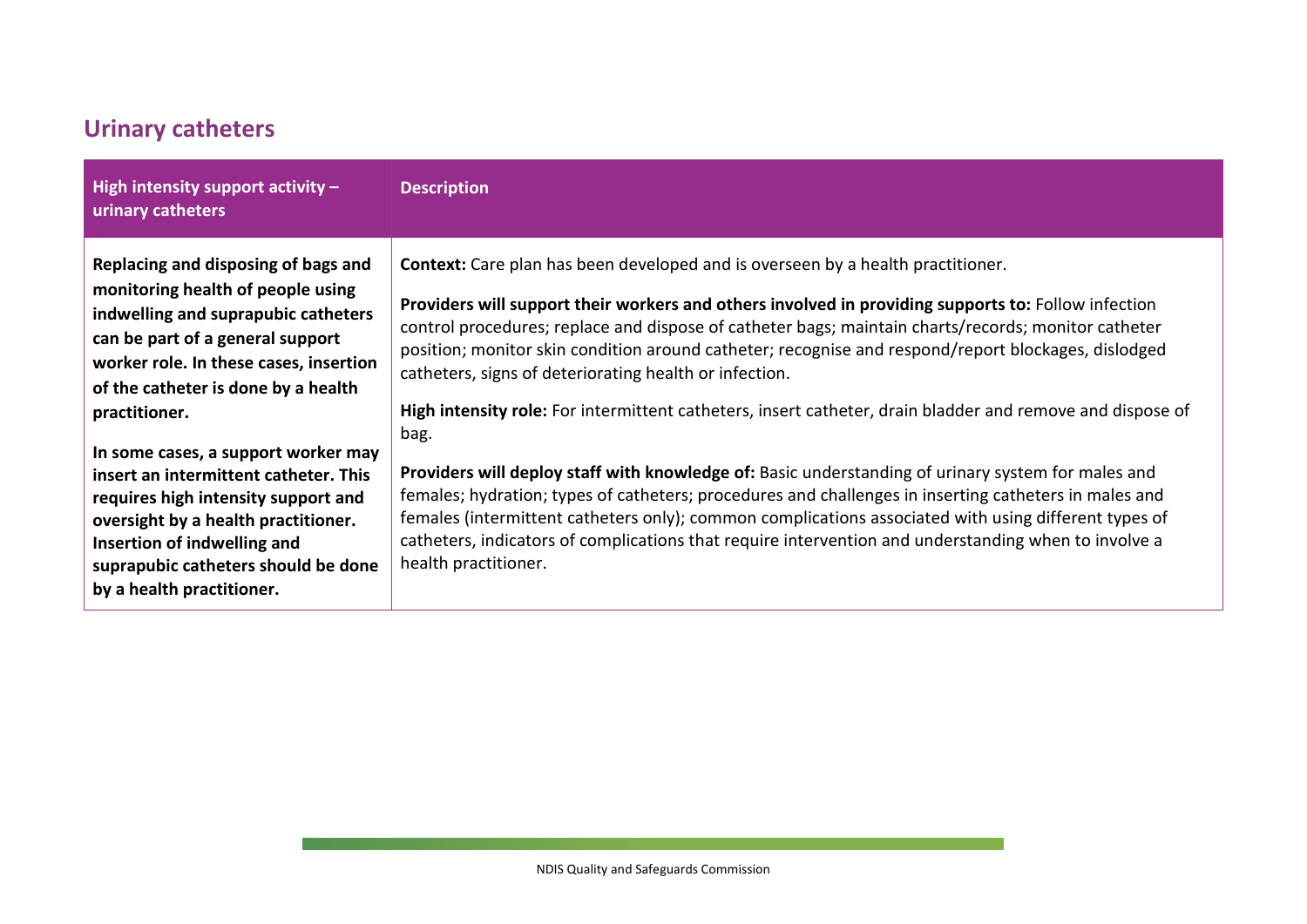#### **Ventilation**

<span id="page-8-0"></span>

| High intensity support activity $-$<br>ventilation                                                                                                                                                                                                             | <b>Description</b>                                                                                                                                                                                                                                                                                                                                                                                                                                                                                                                                                                                                            |
|----------------------------------------------------------------------------------------------------------------------------------------------------------------------------------------------------------------------------------------------------------------|-------------------------------------------------------------------------------------------------------------------------------------------------------------------------------------------------------------------------------------------------------------------------------------------------------------------------------------------------------------------------------------------------------------------------------------------------------------------------------------------------------------------------------------------------------------------------------------------------------------------------------|
| Where a person has a tracheostomy<br>and uses a ventilator, they require<br>support with invasive ventilation.<br>Where a person requires ventilation<br>but does not have a tracheostomy,<br>they may require either invasive or<br>non-invasive ventilation. | <b>Context:</b> A health care plan is in place and is overseen by a health practitioner.<br>Providers will support their workers and others involved in providing supports to: Confirm the need for<br>ventilation, follow personal hygiene and infection control procedures; identify and connect or assemble<br>components of ventilation equipment according to instructions, follow instructions to operate prepare<br>ventilator for operation, fit the breathing mask, start ventilation and monitor that it is working effectively,<br>follow trouble-shooting procedures to respond to alarms and maintain equipment. |
| Where a person has a tracheostomy<br>but does not use a ventilator, the<br>worker needs to be competent in<br>basic stoma care. This is not a high<br>intensity level of work but requires<br>specific training.                                               | Additional requirements for invasive ventilation: recognise the need for suctioning and follow procedures<br>to clear airways as required.<br>Providers will deploy staff with knowledge of: basic respiratory system anatomy; musculoskeletal<br>problems associated with respiration; signs of respiratory distress; types of ventilators and main equipment<br>components and functions; types of breathing masks and techniques for fitting; options to avoid<br>discomfort or pressure sores; common problems and action required, observation parameters and<br>procedures.                                             |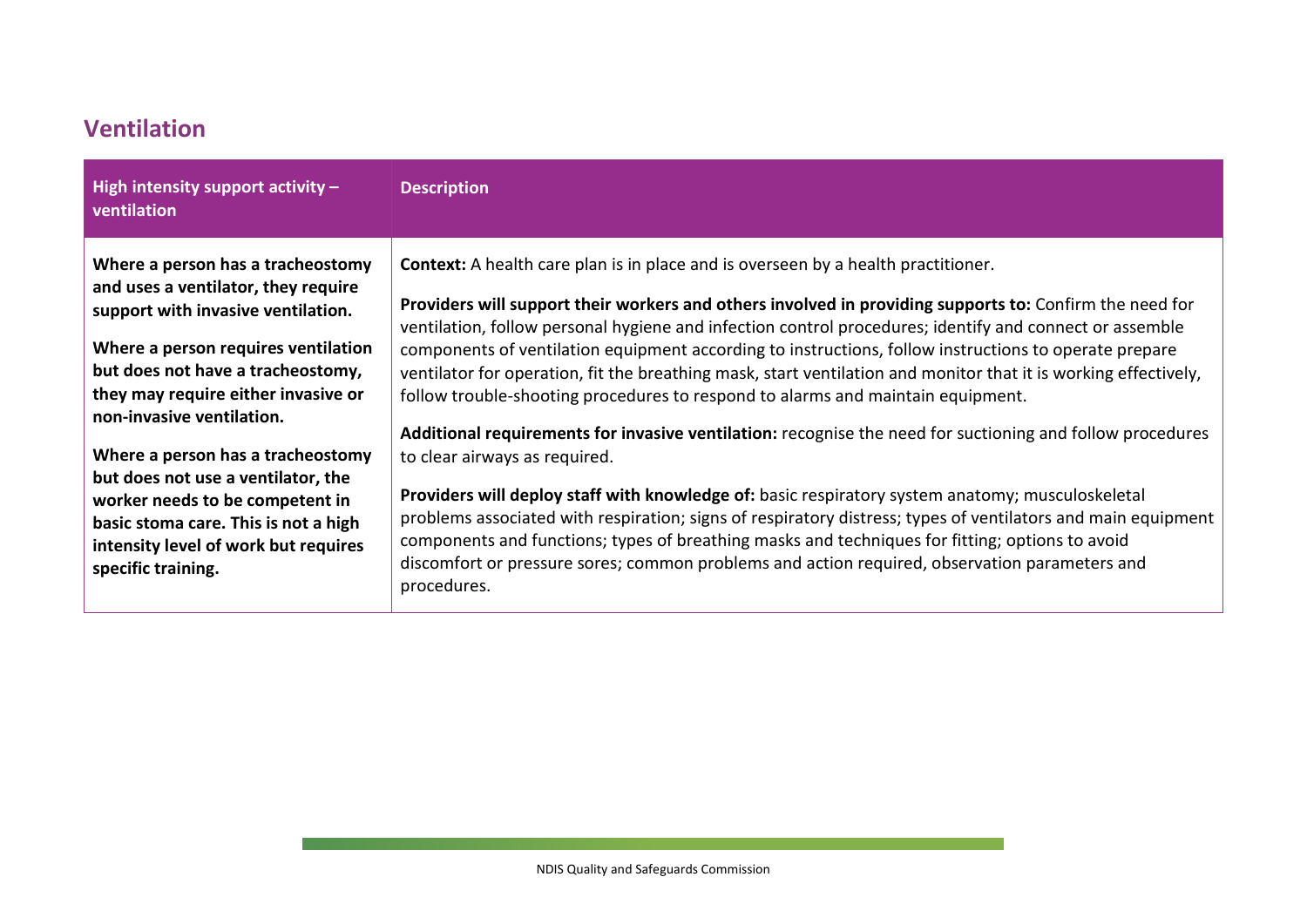#### **Subcutaneous injection**

<span id="page-9-0"></span>

| High intensity support activity $-$<br>subcutaneous injection                                                                                                                                                                                                                                                                                                                                                                                                                                                                                                                                                                           | <b>Description</b>                                                                                                                                                                                                                                                                                                                                                                                                                                                                                                                                                                                                                                                                                                                                                                                                                                                                                                                                                                                                                                                                                                                                                                                                                                                                                                                                                                                                                                                                                                                                                                                                                                                                                                                      |
|-----------------------------------------------------------------------------------------------------------------------------------------------------------------------------------------------------------------------------------------------------------------------------------------------------------------------------------------------------------------------------------------------------------------------------------------------------------------------------------------------------------------------------------------------------------------------------------------------------------------------------------------|-----------------------------------------------------------------------------------------------------------------------------------------------------------------------------------------------------------------------------------------------------------------------------------------------------------------------------------------------------------------------------------------------------------------------------------------------------------------------------------------------------------------------------------------------------------------------------------------------------------------------------------------------------------------------------------------------------------------------------------------------------------------------------------------------------------------------------------------------------------------------------------------------------------------------------------------------------------------------------------------------------------------------------------------------------------------------------------------------------------------------------------------------------------------------------------------------------------------------------------------------------------------------------------------------------------------------------------------------------------------------------------------------------------------------------------------------------------------------------------------------------------------------------------------------------------------------------------------------------------------------------------------------------------------------------------------------------------------------------------------|
| Required where a person is unable<br>to self administer injections.<br>There are two levels of<br>responsibility:<br>1. Use of pens and pumps to<br>administer a predosed<br>medication.<br>Calculating and measuring the<br>2.<br>required dose. Where this is done<br>by a support worker, additional<br>training and clinical reporting and<br>oversight arrangements are<br>required so that the calculation<br>and measurement of the dose is<br>checked by a health practitioner<br>prior to being administered.<br>Where this requirement relates to<br>supporting a health condition, the<br>worker needs a basic understanding | Context: A medication plan has been developed and is overseen by a health practitioner that includes<br>detailed instructions on medication requirements, dose calculation (where required), injecting procedure<br>and incident and emergency management.<br>Providers will support their workers and others involved in providing supports to: confirm client details<br>and need for injection, follow personal hygiene and infection control procedures; follow safe injecting<br>procedures using pumps and pens (containing pre-measured dose), monitor for any adverse reactions,<br>maintain records.<br>Providers will deploy staff with knowledge of: administration by pens and pumps. Understand different<br>injection methods and related equipment; medication checking and recording requirements; impact of<br>variables that affect take up such as site location and rotation (related to specific medication), timing etc.;<br>safe needle disposal; signs of adverse reactions and action required including common symptoms of<br>overdose and withdrawal; common risks of injecting and related control methods; quality check protocols<br>when calculating and delivering a variable dose.<br>Variable dose context: The health plan allows for support workers to calculate and draw up the required<br>dose under clinical supervision. The plan must identify the health practitioner responsible for overseeing<br>the injecting process and describe the checking procedure to be followed so that the worker confirms<br>calculations and dose measurement prior to administering injection.<br>Support workers responsible for administering high risk medications need an understanding of the purpose |
| of the condition. The following<br>example has been developed for<br>diabetes management support.                                                                                                                                                                                                                                                                                                                                                                                                                                                                                                                                       | of the medication. For example, workers who give insulin injections require diabetes awareness and<br>management training.                                                                                                                                                                                                                                                                                                                                                                                                                                                                                                                                                                                                                                                                                                                                                                                                                                                                                                                                                                                                                                                                                                                                                                                                                                                                                                                                                                                                                                                                                                                                                                                                              |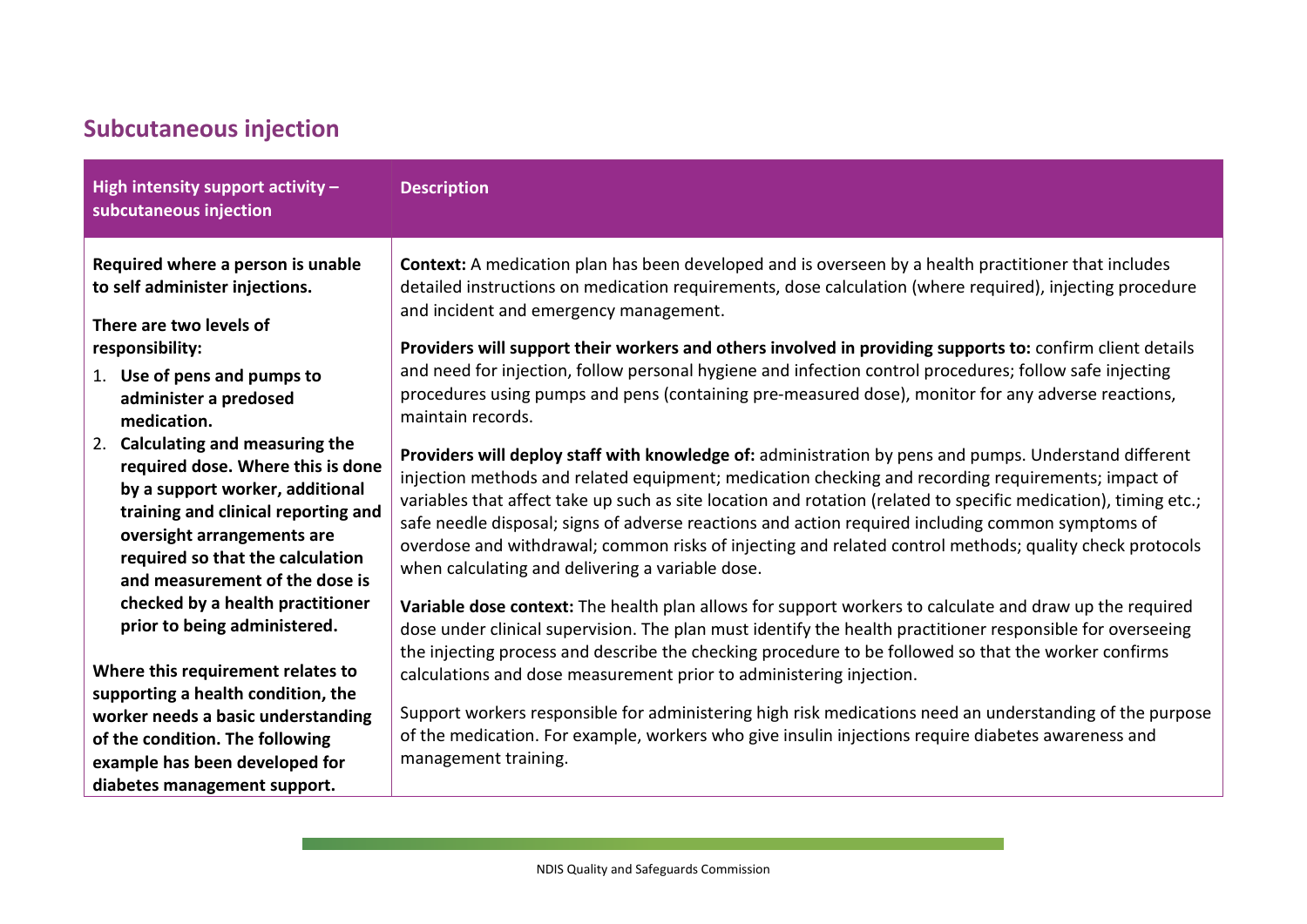#### **Manage diabetes**

<span id="page-10-0"></span>

| High intensity support activity $-$<br>manage diabetes                                                                                                                                                                                                                                  | <b>Description</b>                                                                                                                                                                                                                                                                                                                                                                                                                                                                                                                                                                                                                                                                                                                                                                                                                                                                                                                                                                                                          |
|-----------------------------------------------------------------------------------------------------------------------------------------------------------------------------------------------------------------------------------------------------------------------------------------|-----------------------------------------------------------------------------------------------------------------------------------------------------------------------------------------------------------------------------------------------------------------------------------------------------------------------------------------------------------------------------------------------------------------------------------------------------------------------------------------------------------------------------------------------------------------------------------------------------------------------------------------------------------------------------------------------------------------------------------------------------------------------------------------------------------------------------------------------------------------------------------------------------------------------------------------------------------------------------------------------------------------------------|
| This is an example of knowledge and<br>role related to diabetes. This is a co-<br>requisite with injecting where a<br>person with diabetes requires<br>support to implement their diabetes<br>management plan and need regular<br>injections that they cannot<br>administer themselves. | <b>Context:</b> A diabetes management plan has been developed and is overseen by a health practitioner and<br>the support worker has also received training to administer medication by injection.<br>Providers will support their workers and others involved in providing supports to: Support a person to<br>implement their diabetes management plan and identify and respond to hypoglycaemic episodes, monitor<br>and record blood sugar levels (BSLs); follow procedures to calculate dose requirements, administer<br>medication.<br>Providers will deploy staff with knowledge of: Basic understanding of diabetes types 1 and 2; factors that<br>can affect BSLs; methods of managing insulin levels including different types of insulin (fast/slow release);<br>variables that affect insulin delivery such as timing, site selection and rotation; common symptoms and<br>risks of low or unstable blood sugar levels and related responses; common complications and sources of<br>expertise e.g. podiatrist. |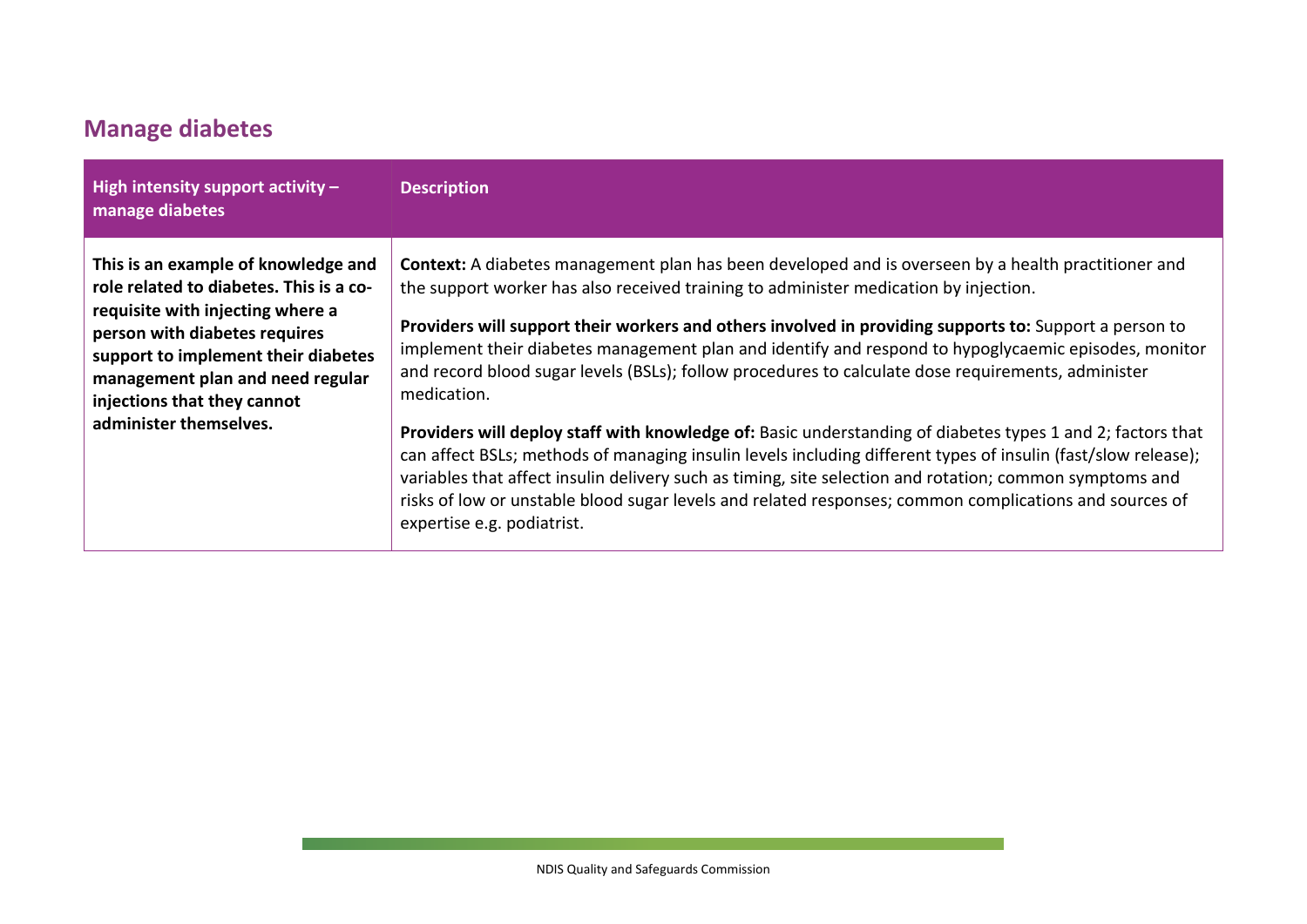#### **Additional support activities – general advice to providers**

The following tables outline other support activities that require training but can be undertaken as part of a general support role. They may form a corequisite with the high intensity support descriptors above, depending on the person's support needs.

#### **High risk of seizure**

<span id="page-11-1"></span><span id="page-11-0"></span>

| High intensity support activity - high<br>risk of seizure                                                                                                                                                                                                                                                                                                                                | <b>Description</b>                                                                                                                                                                                                                                                                                                                                                                                                                                                                                                                                                                                                                                                                                                                                                                                                                                                                                                                                                                                                                                                           |
|------------------------------------------------------------------------------------------------------------------------------------------------------------------------------------------------------------------------------------------------------------------------------------------------------------------------------------------------------------------------------------------|------------------------------------------------------------------------------------------------------------------------------------------------------------------------------------------------------------------------------------------------------------------------------------------------------------------------------------------------------------------------------------------------------------------------------------------------------------------------------------------------------------------------------------------------------------------------------------------------------------------------------------------------------------------------------------------------------------------------------------------------------------------------------------------------------------------------------------------------------------------------------------------------------------------------------------------------------------------------------------------------------------------------------------------------------------------------------|
| Support workers often work with<br>people who have seizures and this<br>does not typically require specialist<br>skills provided the support worker<br>has an understanding about the<br>procedures to follow. Where a<br>support worker administers epilepsy<br>medication such as Midazolam, they<br>also need training in medication-<br>specific emergency management<br>procedures. | Context: An epilepsy management plan has been developed and is overseen by a health practitioner that<br>includes a description of types, frequency and patterns seizures, triggers; signs to check for before and<br>after seizure; monitoring and recording; detailed instructions on medication selection and administration<br>procedures; emergency management options and procedures.<br>Providers will support their workers and others involved in providing supports to: Identify and minimise<br>exposure to seizure risk factors; consult with the participant to identify and remove or minimise exposure<br>to conditions that expose the person to risk e.g. risk of burns, falls etc.; observe the person to identify early<br>indicators of seizure and take appropriate action; monitor and record seizure information; follow<br>procedures and exercise judgement on when to call an ambulance and whether and how much PRN<br>medication to administer; demonstrate application of first aid including positioning and cardiopulmonary<br>resuscitation. |
| High intensity support is relevant for<br>people who also require emergency<br>post-seizure medication (PRN).<br><b>Correct administration of this</b><br>medication is critical and is<br>considered a high intensity support                                                                                                                                                           | Providers will deploy staff with knowledge of: Types of seizures; impact of epilepsy on the person;<br>common patterns or clusters of seizures; seizure triggers and symptoms; appropriate seizure management<br>and control procedures; risks of related health complications associated with epilepsy; factors that increase<br>risk and appropriate methods of control; common methods of emergency management and potential side                                                                                                                                                                                                                                                                                                                                                                                                                                                                                                                                                                                                                                         |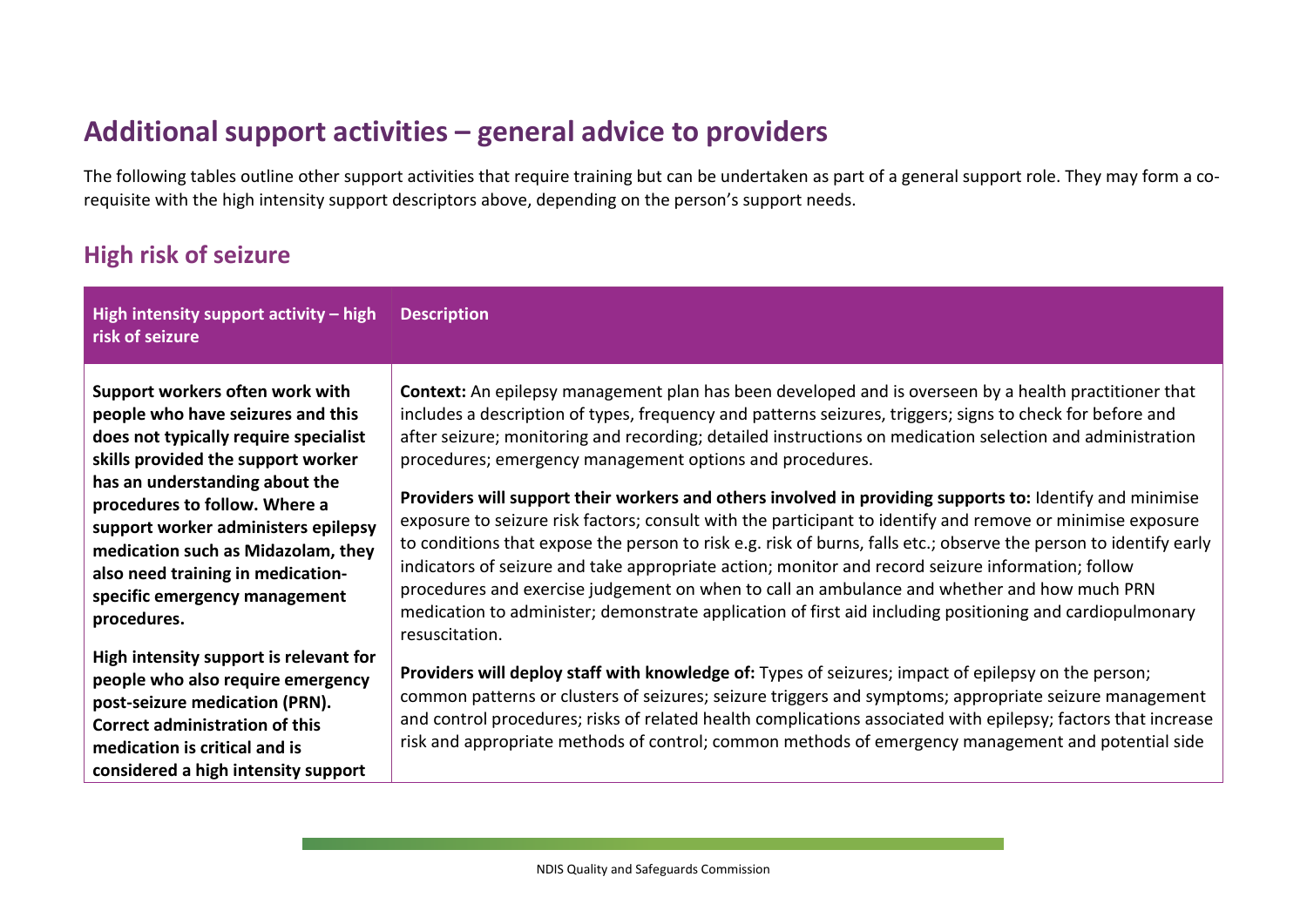| High intensity support activity $-$ high<br>risk of seizure                                                                                                                                                                                                       | <b>Description</b>                                                                                                                                                                       |
|-------------------------------------------------------------------------------------------------------------------------------------------------------------------------------------------------------------------------------------------------------------------|------------------------------------------------------------------------------------------------------------------------------------------------------------------------------------------|
| activity that requires intensive<br>training. The support worker also<br>needs basic first aid skills and<br>knowledge required to administer<br>CPR and place a person in a recovery<br>position. This is covered in the<br>following vocational training units: | effects; parameters to guide decisions about when and how much PRN medication to administer; factors<br>that inform interpretation of advice in plan about when to request an ambulance. |
| <b>HLTAID001 Provide</b><br>$\bullet$<br>cardiopulmonary resuscitation<br><b>HLTAID002 Provide basic</b><br>emergency life support<br><b>HLTAID003 Provide first aid</b>                                                                                          |                                                                                                                                                                                          |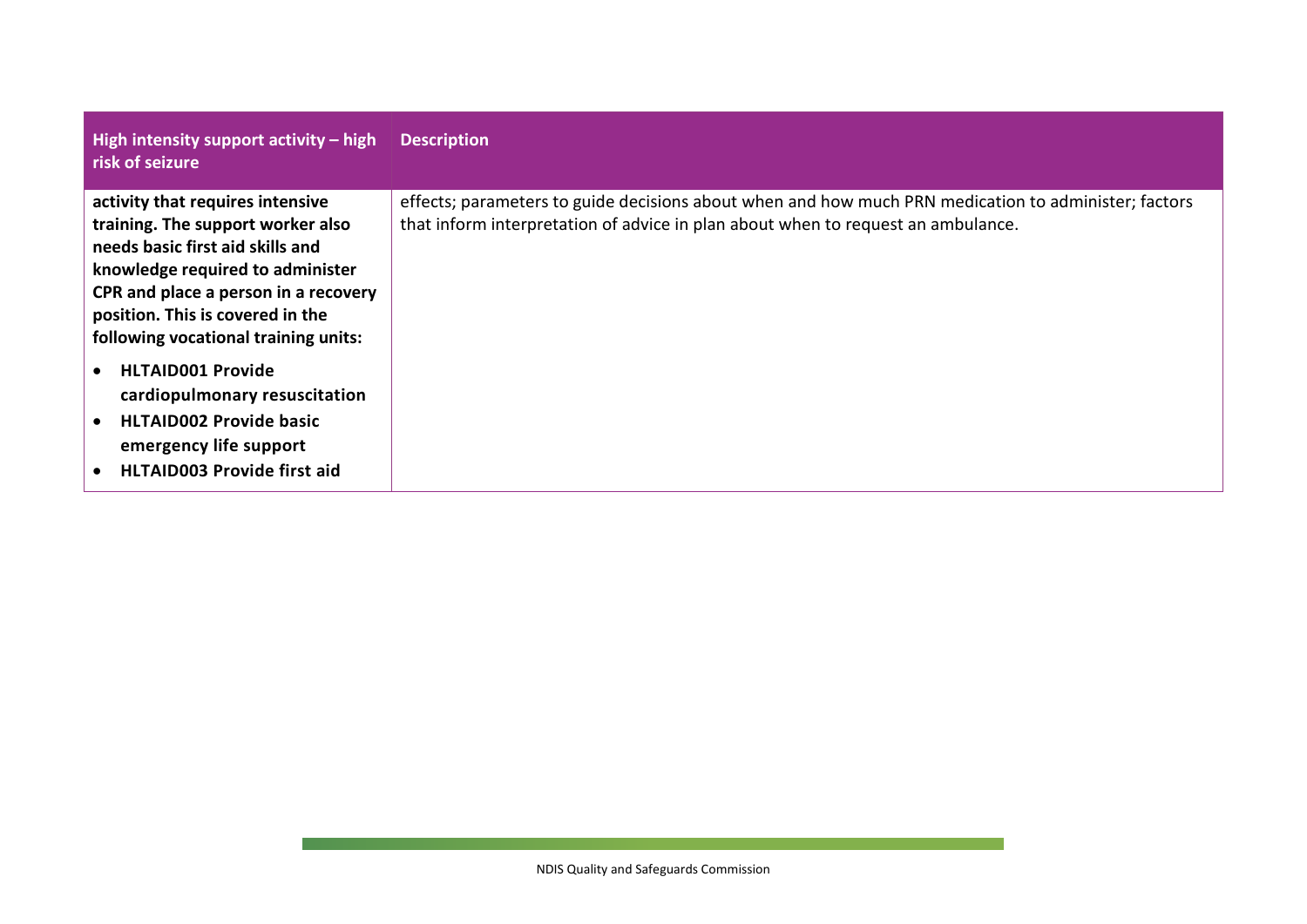<span id="page-13-0"></span>

| High intensity support activity $-$<br>pressure care and wound<br>management                                                                                                                                                                                                                                                                                                                                                            | <b>Description</b>                                                                                                                                                                                                                                                                                                                                                                                                                                                                                                                                                                                                                                                                                                                                                                                                                                                                                                                   |
|-----------------------------------------------------------------------------------------------------------------------------------------------------------------------------------------------------------------------------------------------------------------------------------------------------------------------------------------------------------------------------------------------------------------------------------------|--------------------------------------------------------------------------------------------------------------------------------------------------------------------------------------------------------------------------------------------------------------------------------------------------------------------------------------------------------------------------------------------------------------------------------------------------------------------------------------------------------------------------------------------------------------------------------------------------------------------------------------------------------------------------------------------------------------------------------------------------------------------------------------------------------------------------------------------------------------------------------------------------------------------------------------|
| Support workers may work with<br>people who require assistance with<br>pressure care and wound<br>management. Responsibility for<br>wound care would normally be<br>undertaken by a person with nursing<br>qualifications. Support workers who<br>are responsible for limited care work<br>under direction of a health worker.<br>They require relevant training<br>although this work does not typically<br>require specialist skills. | Context: Pressure and wound care plan has been developed by a health practitioner and provides specific<br>instructions to be implemented by a support worker.<br>Providers will support their workers and others involved in providing supports to: Recognise risk and<br>symptoms of pressure, identify when to refer to health practitioner; follow plan instructions to<br>inspect/replace dressings (under health practitioner supervision and only when indicated in wound<br>management plan)<br>Providers will deploy staff with knowledge of: Common skin integrity risks; common indications of<br>infection and required response; implications of prolonged or worsening infection; purpose and methods<br>for positioning and turning to manage pressure and choking risks; implications of wound management for<br>delivering daily support activities such as showering, toileting, mealtime assistance and mobility. |

#### **Pressure care and wound management**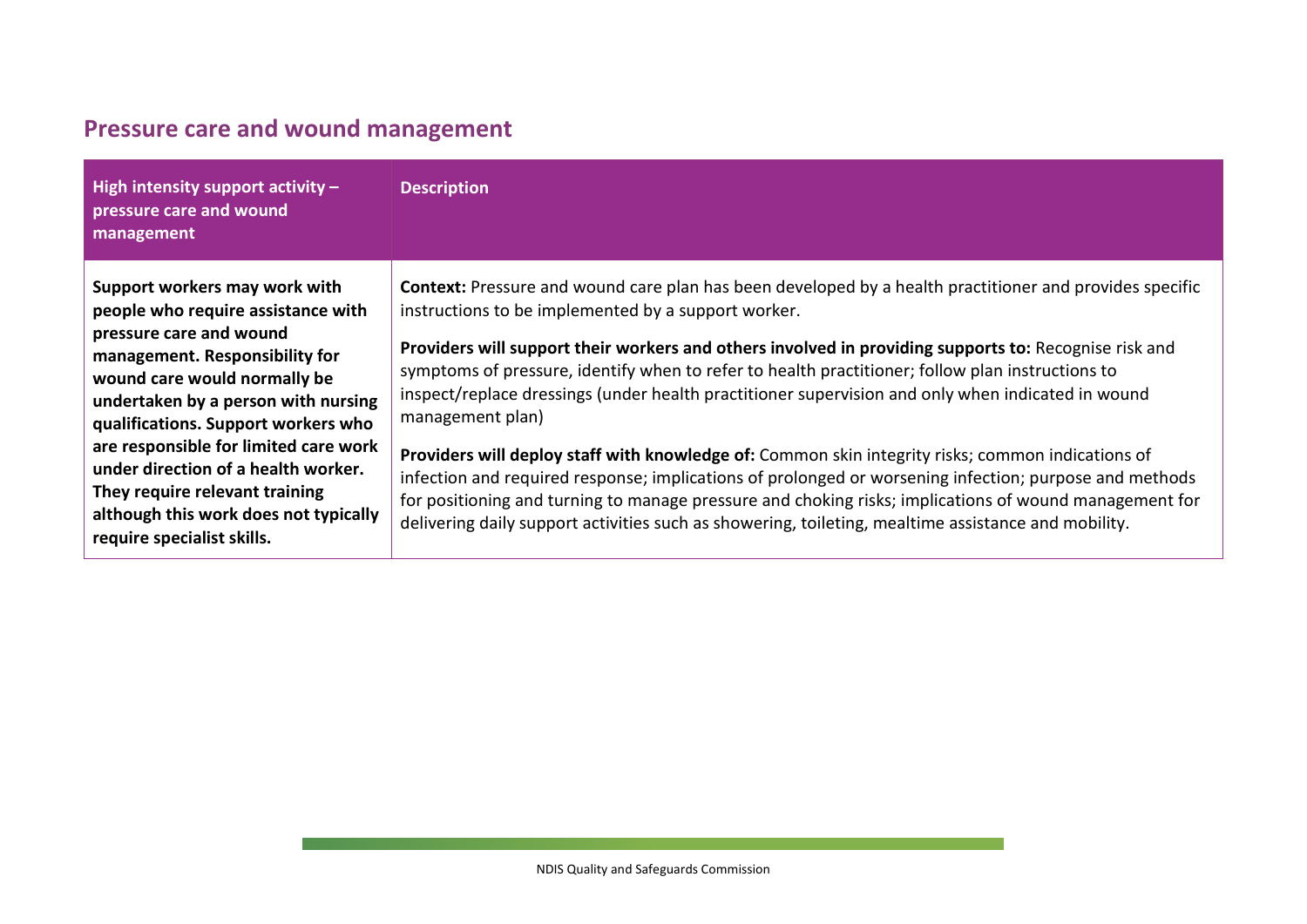#### **Mealtime preparation and delivery**

<span id="page-14-0"></span>

| High intensity support activity $-$<br>mealtime preparation and delivery                                                                                                                                                                              | <b>Description</b>                                                                                                                                                                                                                                                                                                                                                                                                                                                                                                                                                                                                                                                                                                                                                                                                                                                               |
|-------------------------------------------------------------------------------------------------------------------------------------------------------------------------------------------------------------------------------------------------------|----------------------------------------------------------------------------------------------------------------------------------------------------------------------------------------------------------------------------------------------------------------------------------------------------------------------------------------------------------------------------------------------------------------------------------------------------------------------------------------------------------------------------------------------------------------------------------------------------------------------------------------------------------------------------------------------------------------------------------------------------------------------------------------------------------------------------------------------------------------------------------|
| Support workers may work with<br>people who require mealtime<br>assistance and follow written meal<br>preparation and delivery<br>instructions. They require relevant<br>training although this work does not<br>typically require specialist skills. | Providers will support their workers and others involved in providing supports to: Read, interpret and<br>implement mealtime management plans; follow food preparation procedures; deliver food and monitor<br>eating to identify and respond to risks; arranging/supporting postural requirements.<br>Providers will deploy staff with knowledge of: signs and symptoms of swallowing and feeding difficulties;<br>risks associated with eating and swallowing; risks associated with not following the mealtime plan; food<br>preparation requirements and methods for common conditions e.g. people with dysphagia; awareness of<br>procedures and methods for including medication in food where this is required by the plan including an<br>understanding of crushable/non-crushable medication; common terminology related to mealtime<br>preparation and modified meals. |